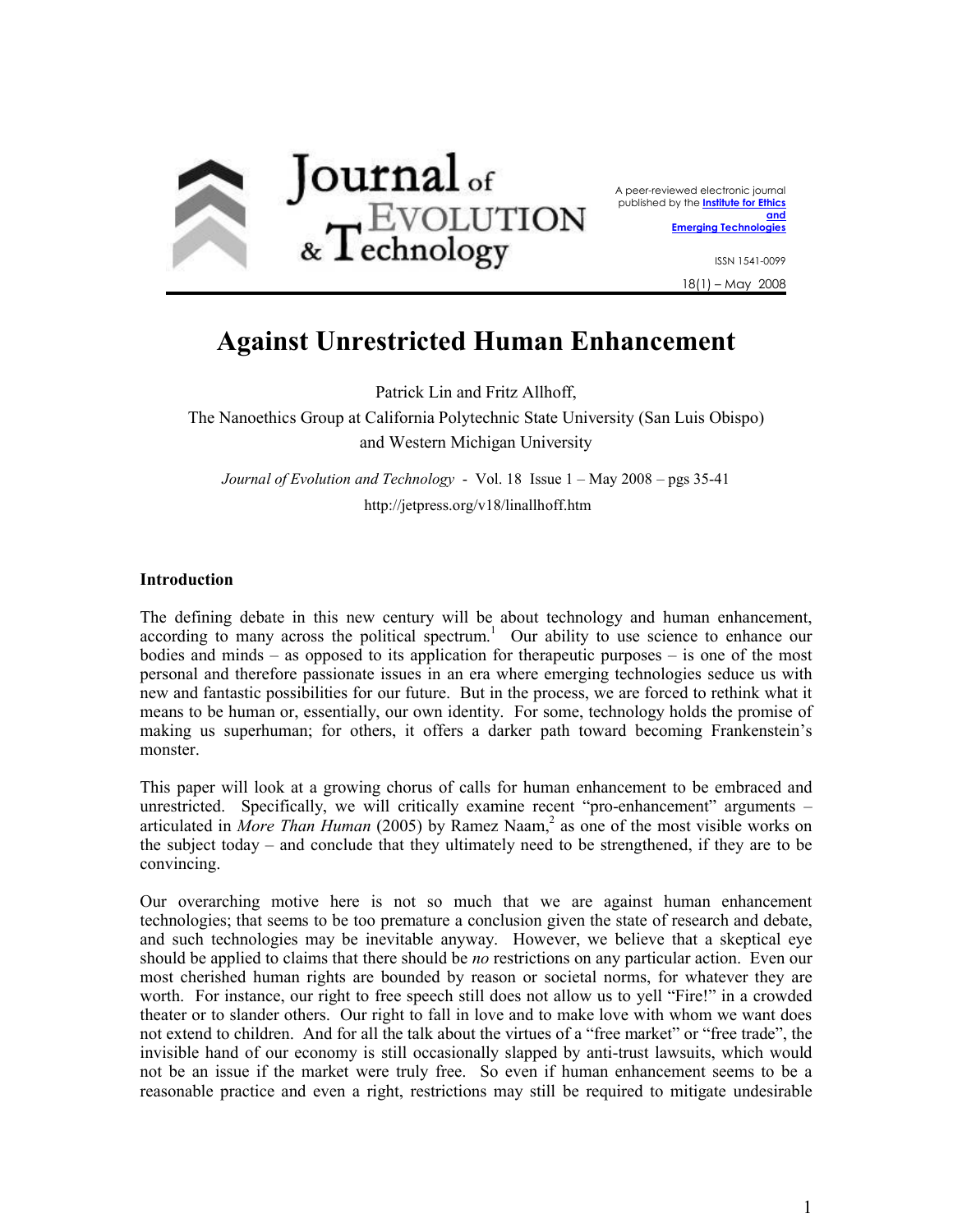circumstances or unintended consequences – which would be consistent with how functioning societies treat other liberties, values and rights.

 memory, mood, and so on. Some enhancements today may seem gratuitous to others, such as But first, we should lay out a few real and hypothetical scenarios in order to be clear on what we mean by "human enhancement." Beyond steroid use to become stronger and plastic surgery to become more attractive, people today also use drugs to boost creativity, attentiveness, perception, attempting to physically transform into a lizard by tattooing scales all over one's body and forking one's tongue or into a cat by implanting whiskers, sharpening teeth and clipping one's ears. (The latter enhancements, of course, raise the question whether "enhancement" is the right word to use in the debate in the first place, as opposed to simply "engineering" or a more neutral term that does not connote improvement.)

In the future, technology might give us implants that enable us to see in the dark, or in currently non-visible spectrums such as infrared. As artificial intelligence advances, nano-sized computers might be imbedded into our bodies in order to help process more information faster, even to the point where man and machine become indistinguishable. And perhaps someone would want to have a prehensile tail or flippers implanted to swim better or for whatever reason.

What we do not mean by "human enhancement" is the mere use of tools, such as a hammer or Microsoft Word, to aid human activities, or "natural" improvements of diet and exercise – though, as we shall discuss later, agreeing on a definition may not be a simple matter. Further, we must distinguish the concept from therapeutic applications, such as using steroids to treat any number of medical conditions, which we take to be unobjectionable for the purposes of this paper.

## **I**

In the introductory chapter of *More Than Human*, Naam offers four distinct arguments to defend the pro-enhancement position, which clears the path for the rest of his book: first, there are pragmatic reasons for embracing enhancement; second, regulation will not work anyway; third, respect for our autonomy prohibits restrictions; and, fourth, that the desire to enhance is inherently human and therefore must be respected.

and enhancing."<sup>3</sup> The implied conclusion here is that, if no principled distinction can be made In his first argument, Naam points out that "scientists cannot draw a clear line between healing between two concepts, it is irrational to afford them different moral status. So, since there are no restrictions on therapy, in that we have a right to medical aid, there also should be no restrictions on human enhancement, i.e*.,* using the same medical devices or procedures to improve our already-healthy bodies. In other words, there is no significant or moral difference between therapy and enhancement.

There are several problems with such a claim, including the following two. The first problem can be illustrated by the famous philosophical puzzle called "The Paradox of the Heap": given a heap of sand with N number of grains of sand, if we remove one grain of sand, we are still left with a heap of sand (that now only has N-1 grains of sand). If we remove one more grain, we are again left with a heap of sand (that now has N-2 grains). If we extend this line of reasoning and continue to remove grains of sand, we see that there is no clear point where we can definitely say that on side A, here is a heap of sand, but on the side B, this is less than a heap. In other words, there is no clear distinction between a heap of sand and a less-than-a-heap or even no sand at all. However, the wrong conclusion to draw here is that there is no difference between them; so likewise, it would be fallacious to conclude that there is no difference between therapy and enhancement. It may still be the case that there is no moral difference between the two, but we cannot arrive at it through the argument that there is no clear defining line.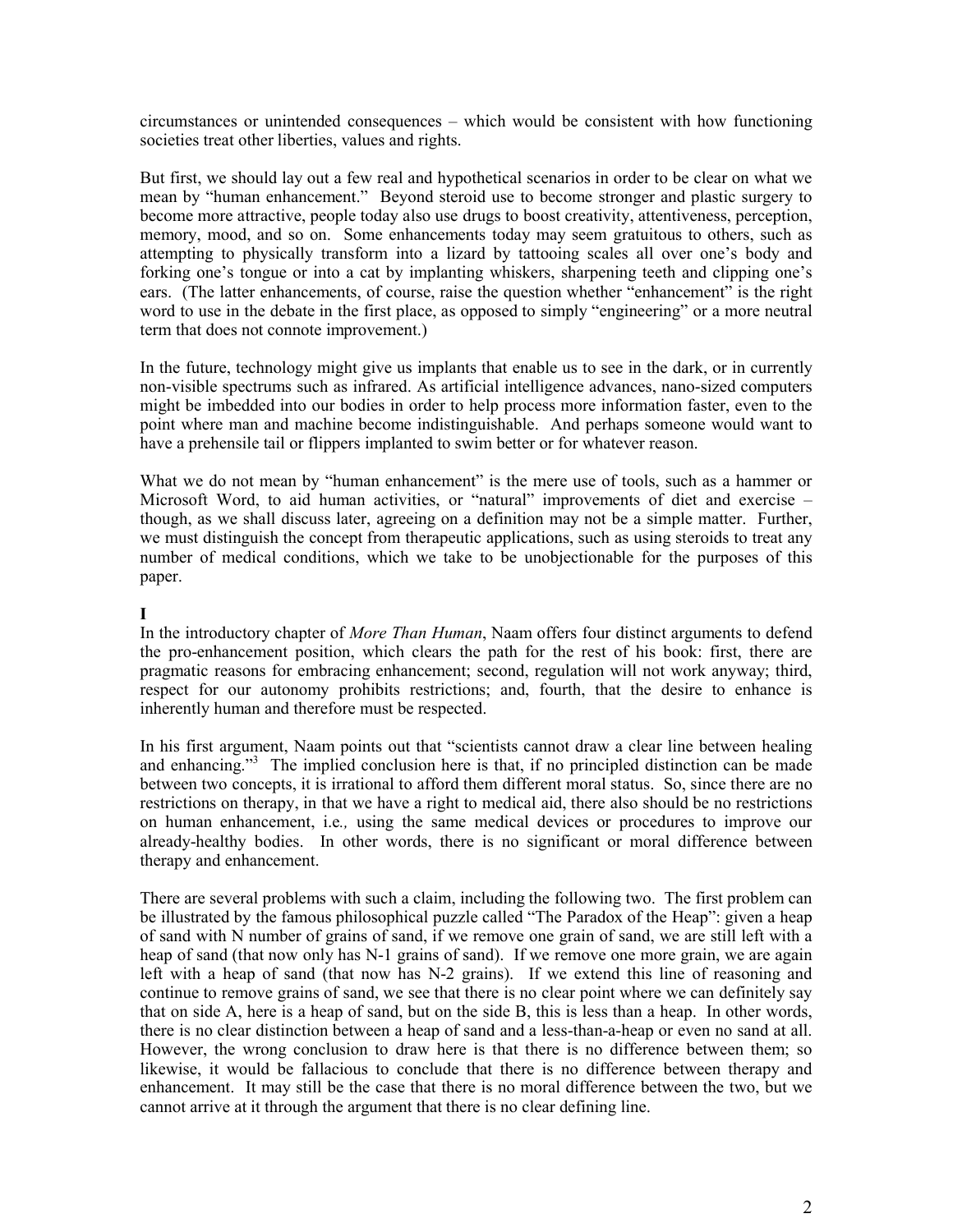therapy.4 For example, Norm Daniels has argued for the use of "quasi-statistical concepts of Second, there likely are principled distinctions that can be made between enhancement and 'normality' to argue that any intervention designed to restore or preserve a species-typical level of functioning for an individual should count as [therapy]<sup>75</sup> and the rest as enhancement. Alternatively, Eric Juengst has proposed that therapies aim at pathologies which compromise health, whereas enhancements aim at improvements that are not health-related.<sup>6</sup>

without also halting research focused on healing the sick and injured."<sup>7</sup> However, this claim Another pragmatic reason Naam gives is that "we cannot stop research into enhancing ourselves seems to miss the point: anti-enhancement advocates can simply counter that it is not the research they want stopped or regulated, but rather the use of that research or its products for enhancement. For instance, we may want to ban steroids from sports, but no one is calling for an outright ban on all steroids research, much of which serves healing purposes.

person or society and therefore does not need to be regulated.<sup>8</sup> But it is unclear here why we Naam also puts the burden of proof on the anti-enhancement side to show that regulation of enhancement is needed, instead of offering an argument that enhancement is harmless to the should abandon the principle of erring on the side of caution, particularly where human health may be at stake as well as other societal impacts. Further, both sides have already identified a list of benefits or harms that might arise from unregulated human enhancement. The problem now is to evaluate these benefits and harms against each other (e.g.*,* increased longevity versus overpopulation), also factoring in any relevant human rights. If neither side is able to convincingly show that benefits outweigh harms, or vice versa, then burden of proof seems to be a non-issue.

## **II**

those who will use drugs anyway.<sup>9</sup> If people are as avidly driven to enhancement as they are to contain a problem, whether it is drugs, prostitution, gambling, or whatever? While such laws In his second argument, Naam compares a ban on enhancement to the U.S. "War on Drugs", citing its ineffectiveness as well as externalities such as artificially high prices and increased safety risks (e.g*.,* users having to share needles because they cannot obtain new or clean ones) for drugs, then this admittedly may be the case. But is that a good enough reason to not even try to may be paternalistic, they reflect the majority consensus that a significant number of people cannot act responsibly in these activities and need to be protected from themselves and from inevitably harming others. Even many liberals are not categorically opposed to these regulations and may see the rationale of "greater good" behind similar regulation of enhancement.

 "illegal" immigration – in fact, it is unclear what laws we would have left. Laws exist precisely Further, that we are unable to totally stop an activity does not seem to be reason at all against prohibiting that activity. If it were, then we would not have any laws against murder, speeding, because some people inescapably have tendencies to the opposite of what is desired by society or government. Again, this is not to say that human enhancement should be prohibited, only that a stronger and more compelling argument is needed.

merely make it more expensive to receive those enhancements.<sup>10</sup> Enhancements would not really One objection to our argument here is that if human enhancement is regulated, then that would be curtailed, because those who can afford to travel to other countries where there are no such restrictions would do so, much like American citizens today travel on "medical or cosmetic surgery vacations" to undergo procedures that are either too expensive in the U.S. or denied to them.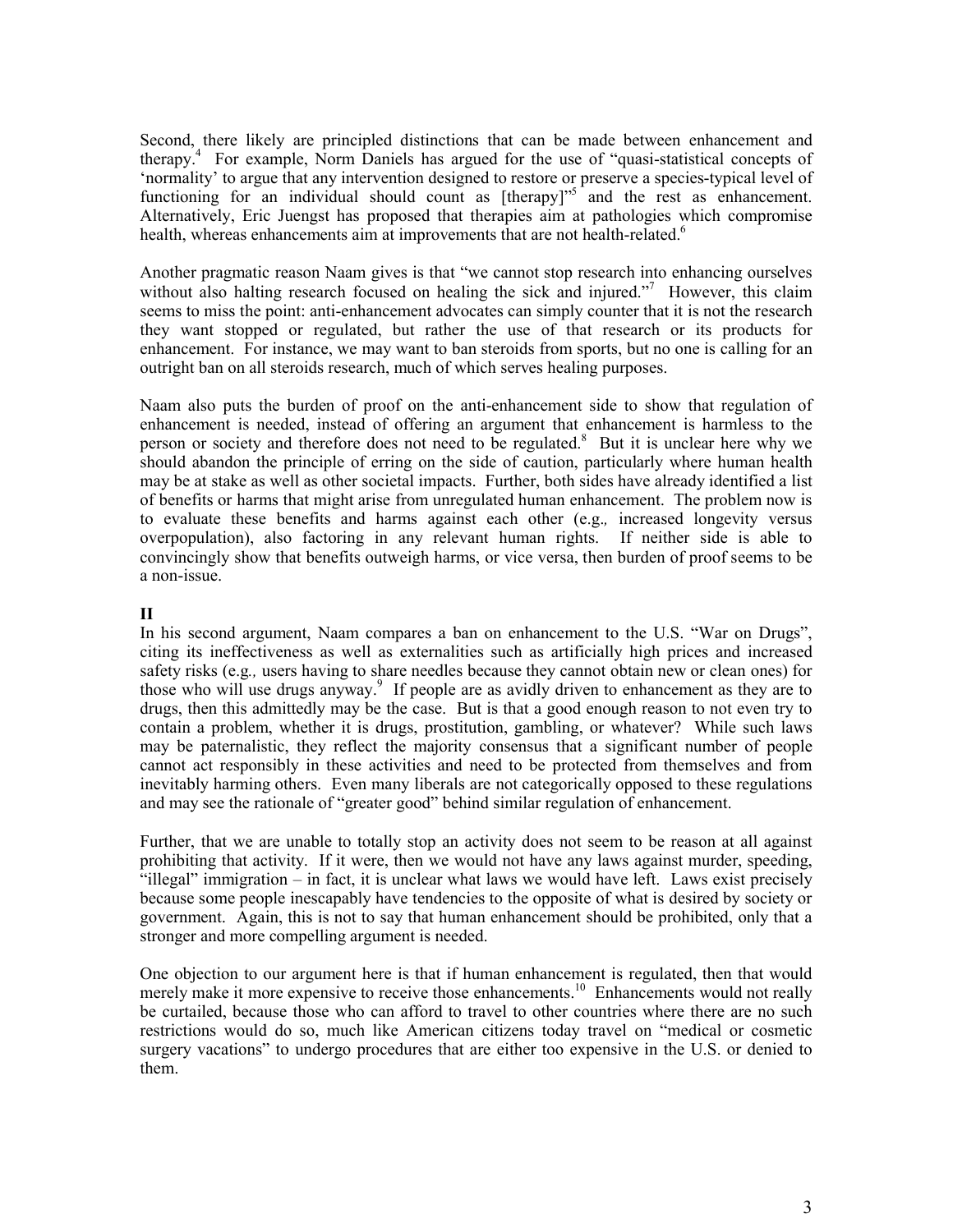*global* restrictions. Its real complaint is that we cannot simultaneously implement human However, this objection is not really an argument against restrictions, but rather an argument for enhancement restrictions on a global scale, which is probably true. But even if it is construed to be a pro-enhancement argument, it does not seem to be sound. For instance, it would not work if applied to, say, pedophilia: it cannot be convincingly argued that there should not be any restrictions in the U.S. against pedophilia, because that would only lead to "pedophile vacations" for the wealthy to other countries where restrictions or enforcement are more lax.

## **III**

them." $11$ In his third argument, Naam ties human enhancement to the debate over human freedom: "Should individuals and families have the right to alter their own minds and bodies, or should that power be held by the state? In a democratic society, it's every man and woman who should determine such things, not the state...Governments are instituted to secure individual rights, not to restrict

Besides politicizing a debate that need not be political, Naam's argument here (as well as the preceding one) assumes libertarianism to be the correct or predominant political philosophy, which is far from the case judging from annual election results in the US or any other country. Both liberals and conservatives, who collectively make up the bulk of public opinion, can see that the state has a broader role in creating a functioning, orderly society. This necessarily entails reasonable limits to whatever natural rights we have and also implies new responsibilities, such as not abusing one's right to free speech. Accordingly, rights are not inconsistent with regulation, so even if people do have the right to alter their own minds and bodies, government may still play a useful role here.

some political philosophers have suggested.<sup>12</sup> Nor would reasonable people necessarily want And while libertarianism may have its merits and a sense of intuitiveness to some, a democratic society is not compelled to endorse laissez-faire political philosophy and the minimal state, as unrestricted freedom, e.g., no restrictions or background checks for gun ownership. Even in a democracy as liberal as ours in the United States, we understand the value of regulations as a way to enhance our freedom. Again, our economic system is not truly a "free market" – though we advocate freedom in general, regulations exist not only to protect our rights, but also to create an orderly process that greases the economic wheel, accelerating both innovations and transactions. As a simpler example, by agreeing to traffic laws, we actually increase our freedom on the road: for instance, we can drive much faster, because we can reasonably anticipate what others might do, e.g.*,* stay on the right side of the road, drive above a minimum speed limit, not make erratic turns, and so on.

## **IV**

longer."<sup>13</sup> This seems to be an accurate observation, but it is an argumentative leap from this fact Finally, Naam argues that people have been enhancing themselves from the start: "Far from being unnatural, the drive to alter and improve on ourselves is a fundamental part of who we humans are. As a species we've always looked for ways to be faster, stronger, and smarter and to live about the world, which is descriptive, to a moral conclusion about the world, which is normative.

Or, as the philosophical saying goes, we cannot derive "ought" from "is," meaning just because something is a certain way doesn't mean it should be that way or must continue to be that way. For instance, would the fact that we have engaged in wars – or slavery, or intolerance – across the entire history of civilization imply that we should continue with those activities? Clearly, the answer is no. If we cannot agree that war or slavery is repugnant or at least undesirable and should be avoided – Nietzsche aside – then any "ethics" of human enhancement technologies would seem to have no hope.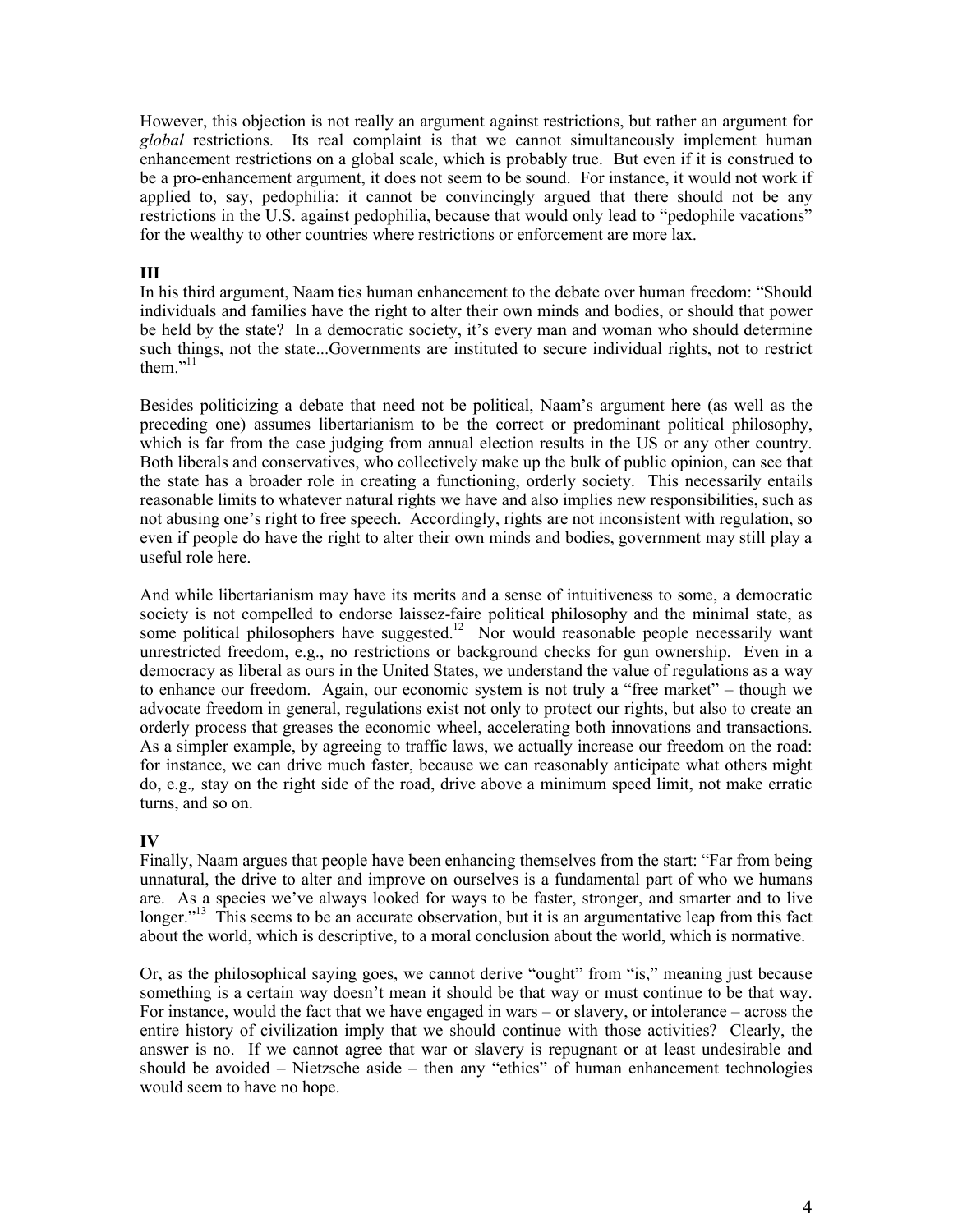Further, even if it is obvious to the pro-enhancement camp now that human enhancement technologies should be unrestricted, this might not always be the case and is therefore little evidence of how things should be or will be. As an analogy, the overwhelming majority of the world's population people has been indoctrinated since the time we can eat solid food that meat is one of our core food groups, should we be lucky to have it; but it is conceivable, given the traction by animal rights activists and scholars, that farming animals may one day be regarded as barbaric and morally backwards, viewed with the same disdain as slavery is now, especially if an alternative (and equally tasty) protein source is created. If, say, meat can be created without the animal, as some scientists are now doing or in the future with perhaps advanced nanotechnology, then it would be difficult to justify the unnecessary killing of animals, even if we do create extra happiness in the world by bringing them into existence.<sup>14</sup>

 of human enhancement; we also understand that using a rock to crack open a clam is not. Still, More seriously, this argument seems to turn on an overly-broad definition of "human enhancement," such that it includes the use of tools, diet, exercise, and so on – or what we would intuitively call "natural" improvement. An objection to Naam's first argument also applies here: just because we cannot clearly delineate between enhancement and therapy or tool-use does not mean there is no line between them. We understand that steroid use by baseball players is a case the fact that we have not arrived at a clear definition of "human enhancement" should not prevent us from using intuitive distinctions to meaningfully discuss the issue.

## **V**

attacking a "straw man", i.e., misrepresenting the position in such a way that it is easy to refute.<sup>15</sup> An objection to the entire preceding discussion is that we have made it relatively simple to defeat the considered pro-enhancement arguments, so much so that some have complained that we are Our reply is that the pro-enhancement arguments we discuss above are in fact complete and actual arguments laid out in Naam's book, and though he admittedly is not an ethicist and need not be held to the standard of careful philosophical thinking, the same arguments continue to echo in the human enhancement debate as well as unrelated political debates; therefore, it is important to critically evaluate these persistent and popular arguments.

 human enhancement should be restricted. It is simply that current arguments need to be more If it seemed simple for us to defeat Naam's arguments, that speaks more to their strength than to our strategy. Nevertheless, the human enhancement debate does not end here. Other arguments not articulated by Naam deserve consideration in separate papers, and a critical spotlight should also continue to be turned on anti-enhancement positions as well. Our point here is not that compelling and philosophically rigorous, if the pro-enhancement side is to be successful.

There is admittedly a strong intuition driving the pro-enhancement movement, but it needs to be articulated more fully, resulting in an argument that is perhaps something like the following:

 first place. Why not enhance ourselves to be on par with the capabilities of others? And Who we are now seems to be a product of nature and nurture, most of which is beyond our control. So, if this genetic-environmental lottery is truly random, then why should we be constrained to its results? After all, we've never agreed to such a process in the if that is morally permissible, then why not go a little – or a lot – beyond the capabilities of others?

As suggested in the above analysis, one of the first steps in discussing human enhancement is to arrive at a better definition of what it is, perhaps by adopting that used by Daniels or Juengst, though these are still tough issues. For instance, does it matter whether enhancements are worn outside our bodies as opposed to being implanted? Why should carrying around a Pocket PC® or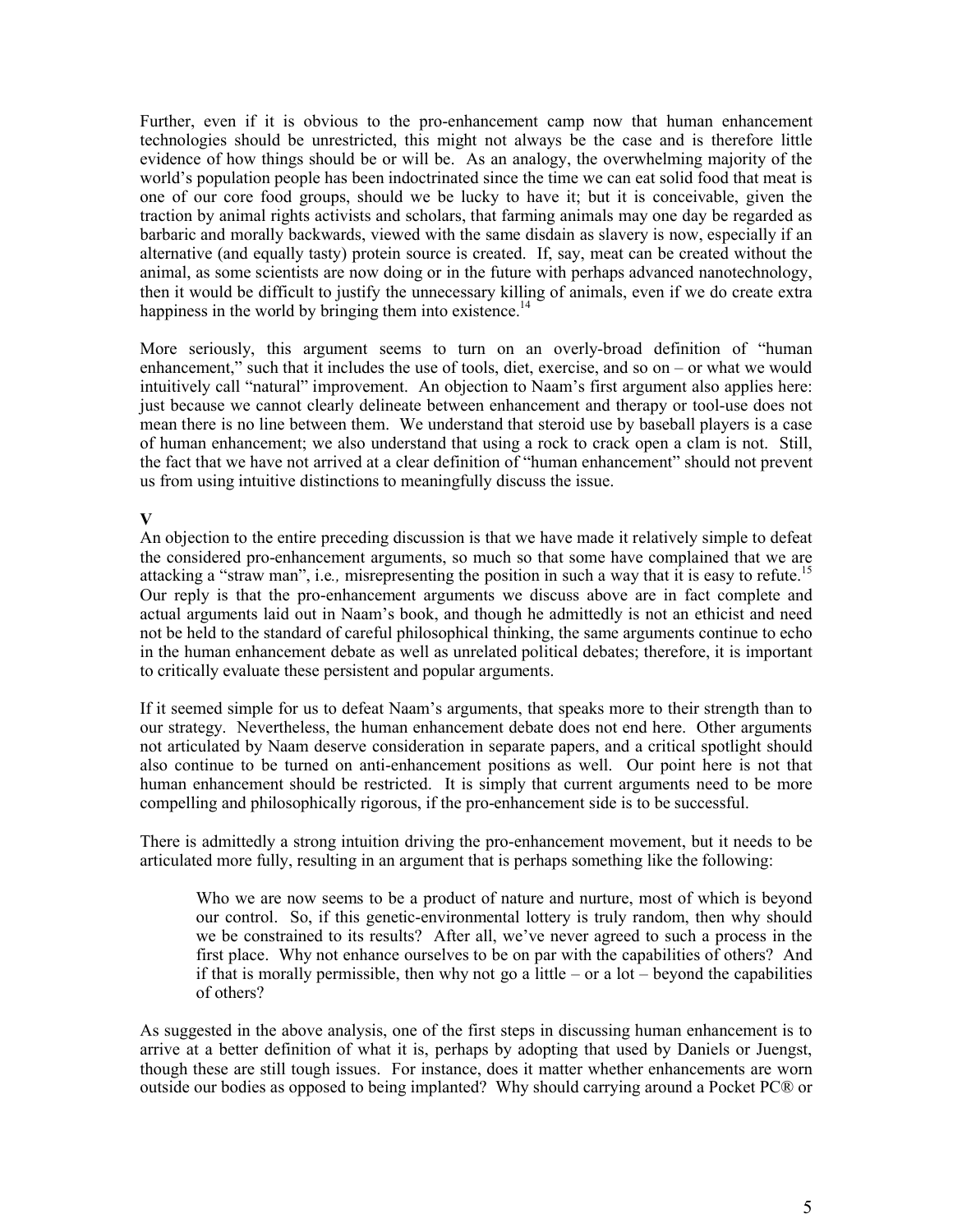binoculars be acceptable, but having a computer or a "bionic eye" implanted in our bodies be subject to possible regulation – what is the moral difference between the two?

 to the Digital Divide, which significantly disadvantages those without? If some people can Further, there are societal and ethical implications that also need to be considered, apart from those already mentioned. Before we too quickly dismiss the idea of "human dignity" as romanticized and outdated, we need to give it full consideration and ask whether that concept would suffer if human enhancement were unrestricted. Is there an obligation to enhance our children, or will parents feel pressure to do so? Might there be an "Enhancement Divide," similar interact with the world in ways that are unimaginable to others (such as echolocation or seeing in infrared), will that create a further "Communication Divide" such that people no longer share the same basic experiences in order to communicate with each other?

 human dignity. Rather, like many other political and social debates, we may find some In this paper, we have tried to detail some of the challenges that society will need to address as human enhancement technologies become viable. This will not be in the distant future, but rather sooner than many of us might may expect. It seems to us that the most realistic outcome of a debate about human enhancement will be neither unrestricted freedom nor total prohibition: the issue is likely much more complex than hinging on the single issue of personal autonomy or commonsense somewhere in the middle.

#### **Acknowledgements**

This paper is based upon work supported by the US National Science Foundation under Grant No. 0620694 and 0621021. Any opinions, findings, and conclusions or recommendations expressed in this material are those of the authors and do not necessarily reflect the views of the National Science Foundation. This paper also draws from earlier work published by the authors in *Nanotechnology Perceptions* 2 (January 2006): 47-52.

## **Notes**

<sup>1</sup> For instance, see keynote remarks by Ron Bailey as well as William Hurlbut at the "Human" Enhancement Technologies and Human Rights" conference at Stanford University on May 26,

2006. 2 Ramez Naam, *More Than Human* (Broadway Books, New York: 2005). See also www.morethanhuman.org. 3 Naam (2005), p.5.

 $3 \text{ Naam}$  (2005), p.5.<br> $4 \text{ For more discussion of these ideas, see Fritz Allhoff, "Germ-Line Genetic enhancement and}]$ Rawlsian Primary Goods," *Kennedy Institute of Ethics Journal* 15.1 (2005): 43-60, republished in this issue of the *Journal of Evolution and Technology*.

 5 Norm Daniels, "Growth Hormone Therapy for Short Stature: Can We Support the Treatment/Enhancement Distinction?" *Growth: Genetics & Hormones* 8.S1 (1992): 46-8.

 6 Eric Juengst, "Can Enhancement Be Distinguished from Prevention in Genetic Medicine?" *Journal of Medicine and Philosophy* 22 (1997): 125-42. 7 Naam (2005), p.5.

 $\frac{7}{8}$  Naam (2005), p.5.<br>  $\frac{8}{8}$  Naam (2005), p.5.

 $^{9}$  Naam (2005), p.6.

<sup>9</sup> Naam (2005), p.6.<br><sup>10</sup> Jacob Heller, "Human Enhancement and Nanotechnology: A Foresight Nanotech Institute Policy Issues Brief" (2006), Foresight Nanotech Institute. Accessed on July 28, 2006: http://www.foresight.org/policy/brief2.html<br><sup>11</sup> Naam (2005), p.6-9.

<sup>11</sup> Naam (2005), p.6-9.<br><sup>12</sup> See, for example, Robert Nozick, *Anarchy, State, and Utopia* (New York: Basic Books, 1974).